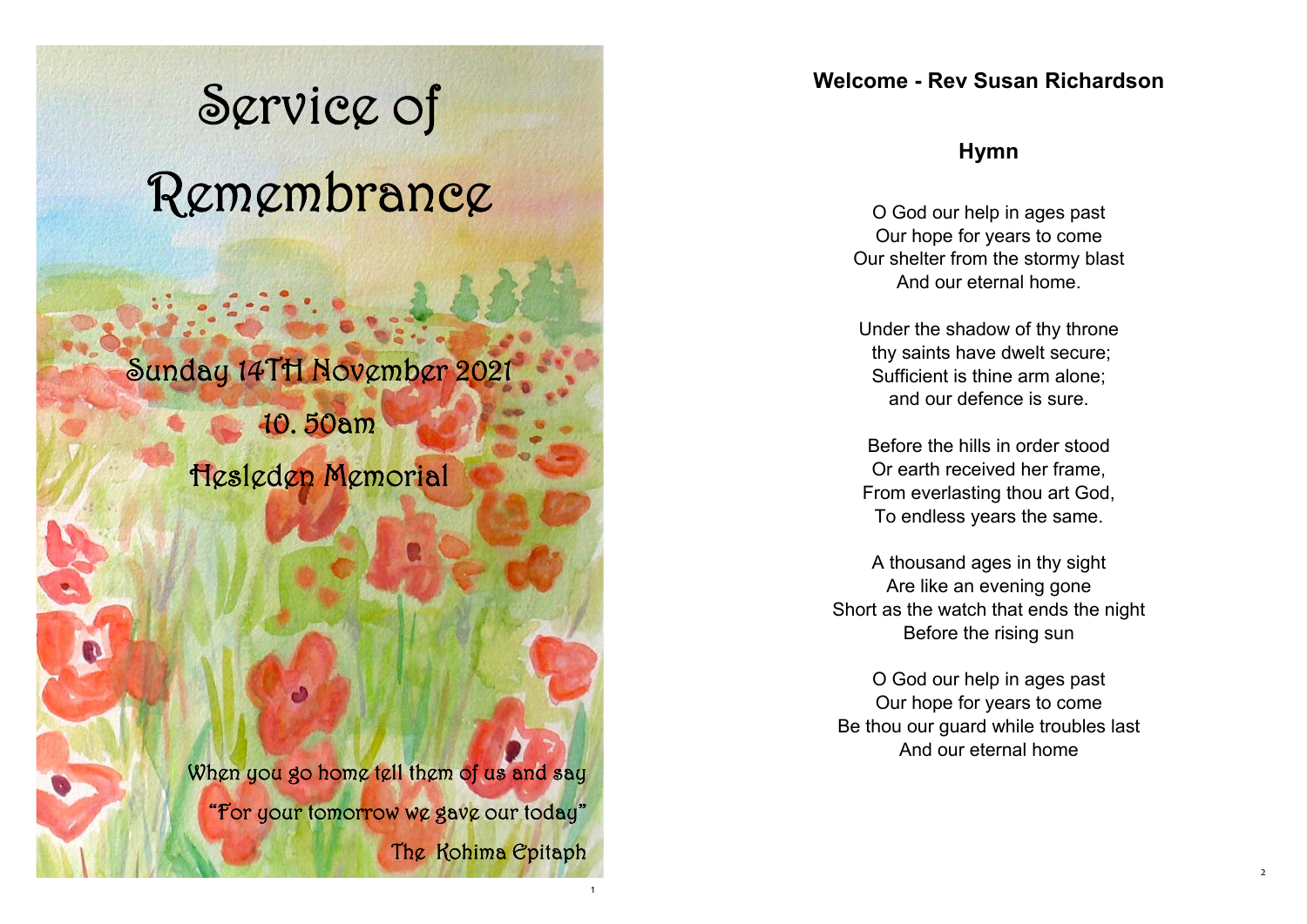#### **Prayer and Dedication**

#### **Minister**

*We are here to worship Almighty God, whose purposes are good, whose power sustains the world he has made; who loves us, though we have failed in his service; who gave Jesus Christ for the life of the world; who by his Holy Spirit leads us in his way.* 

*As we give thanks for his great works, we remember those who have lived and died in his service and in the service of others; we pray for all who suffer through war and are in need; we ask for his help and blessing that we may do his will, and that the whole world may acknowledge him as Lord and King.* 

Let us now together confess our share in what is wrong, and *our failure to seek and establish that peace which God wills for us.* 

# **All**

Most merciful God, we confess that we have sinned in thought, word and deed.

We have not loved you with our whole heart.

We have not loved our neighbours as ourselves.

In your mercy forgive what we have been, help us to amend what we are, and direct what we shall be:

That we may act justly, love mercy, and walk humbly with you; through Jesus Christ our Lord.

#### **Amen**

#### **Minister**

*Almighty God have mercy upon us, pardon and deliver us from all our sins, confirm and strengthen us in all goodness, and keep us in life eternal; through Jesus Christ our Lord.* 

**Amen**

#### **Bible Reading**

#### **Vice– Chairman Monk Hesleden Parish Council**

#### **Rob Bowes**

#### Isaiah ch 2 v 2—5

In the last days the mountain of the Lords temple will be established as the highest of the mountains; it will be exalted above the hills, and all nations will stream to it. Many peoples will come and say, "Come, let us go up to the mountain of the Lord, to the temple of the God of Jacob. He will teach us his ways, so that we may walk in his paths." The law will go out from Zion, the word of the Lord from Jerusalem. He will judge between the nations and will settle disputes for many peoples. They will beat their swords into ploughshares and their spears into pruning hooks. Nation will not take up sword against nation, nor will they train for war any more. Come, descendants of Jacob, let us walk in the light of the Lord.

#### **Amen**

# **Act of Remembrance**

#### **Minister**

*Let us remember before God, and commend to his sure keeping: those who have died for their country in war; those whom we knew, and whose memory we treasure; and all who have lived and died in the service of mankind. For the Fallen* 

*They shall not grow old as we are left to grow old: Age shall not weary them, nor the years condemn. At the going down of the sun and in th*e morning *We will remember them.* 

#### **All** We will remember them

**Last Post Two minutes of Silence Reveille**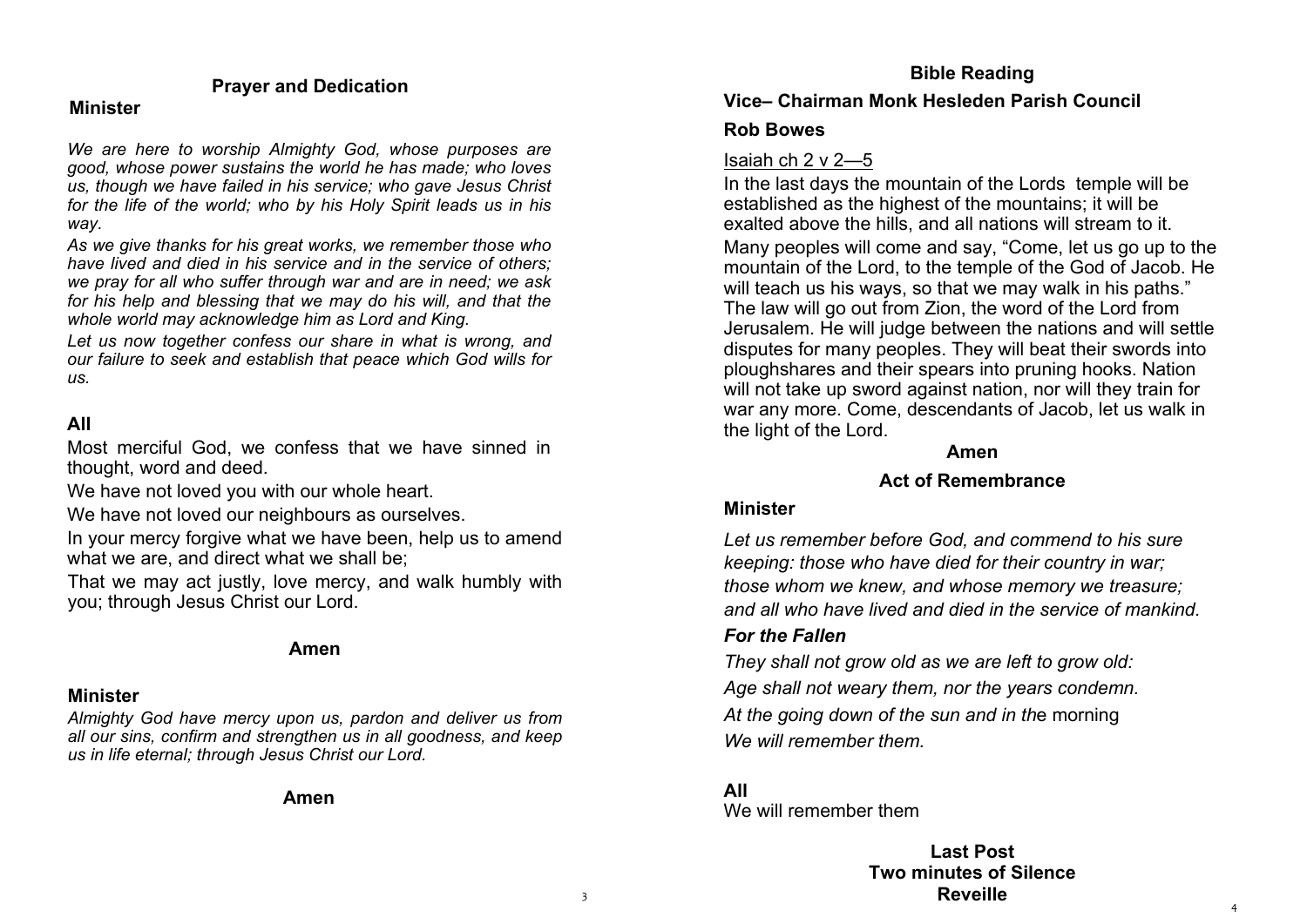#### **Minister:**

*Almighty and eternal God, from whose love in Christ we cannot be parted, either by death or life: hear our prayers and thanksgivings for all whom we remember this day: fulfil in them the purpose of your love; and bring us all, with them, to your eternal joy; through Jesus Christ our Lord.* 

**Amen** 

**Laying of Wreaths** 

#### **Prayers of Intercession**

#### **Act of Commitment**

#### **All**

Lord, make me an instrument of your peace. Where there is hatred, let me sow love. Where there is injury, pardon. Where there is doubt, faith. Where there is despair, hope. Where there is darkness, light, and where there is sadness, joy.

O Divine Master, grant that I may not so much seek to be consoled as to console, to be understood as to understand, to be loved, as to love with all my heart.

For it is in giving that we receive. It is in pardoning that we are pardoned. And it is in dying that we are born eternal life.

**Amen**

*(Prayer of St Francis)*

#### **The Lord's Prayer**

Our Father, which art in heaven, hallowed be thy name: thy kingdom come; thy will be done; in earth as it is in heaven. Give us this day our daily bread. And forgive us our trespasses, as we forgive them that trespass against us. And lead us not into temptation but deliver us from evil. For thine is the kingdom, the power and the glory. for ever and ever.

### **AMEN**

**National Anthem** God save our gracious Queen, Long live our noble Queen, God save the Queen. Send her victorious, Happy and glorious, Long to reign over us: God save the Queen. Thy choicest gifts in store On her be pleased to pour, Long may she reign. May she defend our laws. And ever give us cause To sing with heart and voice God save the Queen